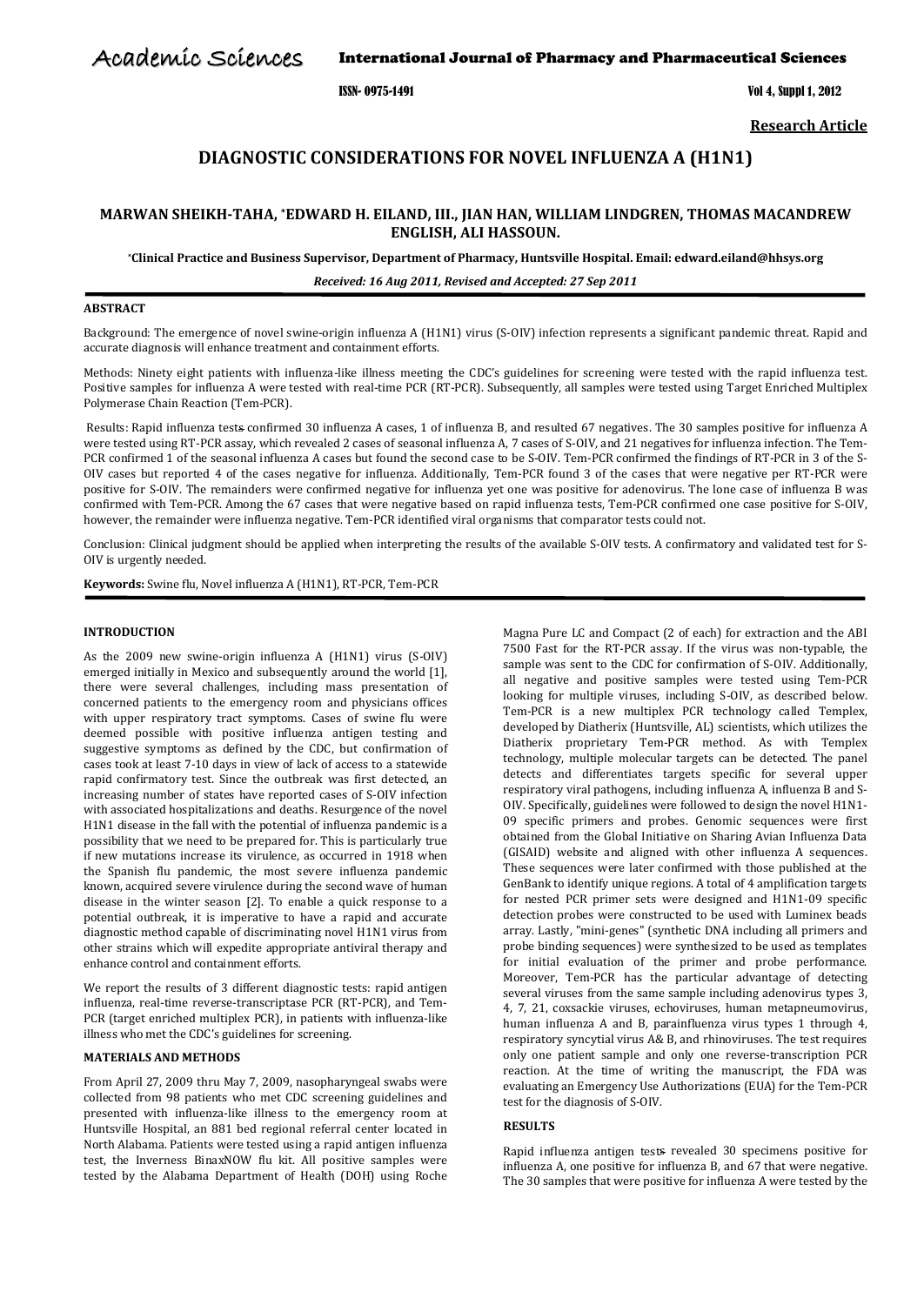DOH and CDC with RT-PCR assay, which revealed two cases of seasonal influenza A, seven confirmed cases of S-OIV, and 21 remaining samples that were negative for influenza infection. The Tem-PCR confirmed one of the seasonal influenza A cases but found the second case to be S-OIV. Tem-PCR confirmed the findings of RT-PCR in three of the S-OIV cases but found that the other four cases were negative for influenza. Additionally, Tem-PCR found that three of the cases ruled negative based on RT-PCR were actually positive for S-OIV. The remaining samples were confirmed negative for

influenza but one was positive for adenovirus. The lone case of influenza B was confirmed with Tem-PCR. The 67 cases that were negative based on rapid strep results were also tested using Tem-PCR. Tem-PCR found that one case was positive for S-OIV but the rest of the cases were negative for influenza. Tem-PCR found several other organisms that the other tests could not detect. It found one case of adenovirus, three cases of coxsackievirus, one case of metapneumovirus, four cases of parainfluenzavirus, and 13 cases of rhinovirus (Table 1).





#### **DISCUSSION**

Our study evaluated the performance of three diagnostic tests in patients with influenza-like illness who met CDC screening guidelines. When comparing the rapid influenza tests to Tem-PCR in our study, we found the rapid tests to have a sensitivity and specificity of 90% and 76%, respectively, with a positive predictive value of 30% and a negative predictive value of 99%. Our results differ from the findings of Faix et al, who reported that the rapid influenza tests have a sensitivity and specificity of 51% and 99%, respectively, when detecting S-OIV [3]. Our analysis used a genotypic test to assess the accuracy of rapid influenza testing, which may have allowed more direct verification of rapid test results.

RT-PCR is considered the gold standard for detection of influenza viruses due to its high assay specificity, sensitivity and broad linear dynamic range. After a public health emergency had been declared by the Secretary of Health and Human Services, the FDA authorized RT-PCR Swine Flu Panel diagnostic test to be a preferred diagnostic molecular test, based on EUA authority. This resulted from the fact that RT-PCR may be effective in testing samples from individuals diagnosed with influenza A infections, whose virus subtypes cannot be identified by currently available phenotypic testing methods. A positive result from the RT-PCR indicates that the patient is "presumptively" infected with swine flu virus. However, a negative result does not, by itself, exclude the possibility of a swine flu virus infection being present [4]. This was confirmed by our data.